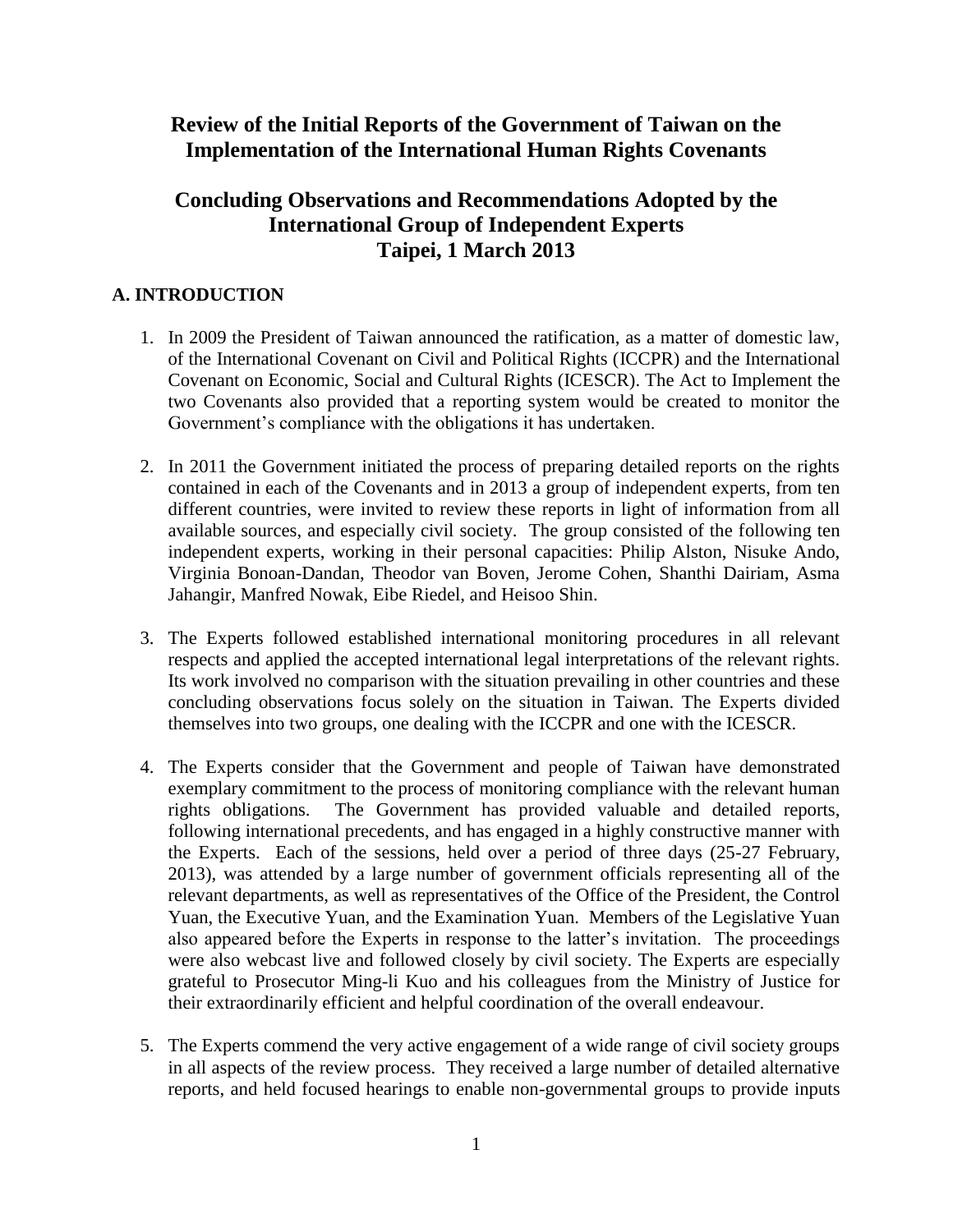into the process. The response was remarkable and enabled the Experts to develop a deeper understanding of many complex issues.

- 6. The Experts wish to underscore that these Concluding Observations and Recommendations do not deal with all of the very large number of issues presented to it. In order to ensure the manageability of the process and a clear focus for its observations, only a limited number of issues can be addressed directly. The Experts consider, however, that the value of the overall process goes far beyond what is contained in these Concluding Observations and Recommendations and express the hope that the process that has been initiated in this way will be an ongoing one that seeks to provide meaningful responses and solutions to all of the issues raised during the dialogue.
- 7. Finally, the Experts emphasize that the purpose of the Concluding Observations and Recommendations that follow is primarily to identify areas in which the Government of Taiwan should consider further measures in order to promote full compliance with its obligations. The observations do not, therefore, provide any systematic recognition of the many positive achievements that have occurred in recent years. The Experts are, however, deeply impressed by the dramatic progress that has been made since 1987, when Taiwan began to emerge from a long and dark period of martial law. Developments in recent years have greatly accelerated this progress towards a society governed by human rights and the rule of law.

# **B. GENERAL ISSUES**

### **National Commission for the Protection and Promotion of Human Rights**

- 8. In many countries, including a reasonable number in the Asia/Pacific region, the need was recognized to establish, in addition to existing constitutional structures, an independent national human rights commission that meets the requirements of independence and autonomy set out in the Paris Principles Relating to the Status of National Human Rights Institutions, adopted by the United Nations General Assembly in 1993. Such a commission would, inter alia, carry out advisory, monitoring and investigative functions in the broad area of civil, cultural, economic, political, and social rights and should also be instrumental in drawing up a National Action Plan for the Promotion and Protection of Human Rights.
- 9. The Experts recommend that a specific time frame be set for the establishment of an independent national human rights commission in accordance with the Paris Principles as a priority objective.

### **United Nations Core Human Rights Treaties**

10. The Experts warmly welcome Taiwan's acceptance, without reservations, of the International Covenant on Economic, Social and Cultural Rights, the International Covenant on Civil and Political Rights, and the Convention on the Elimination of All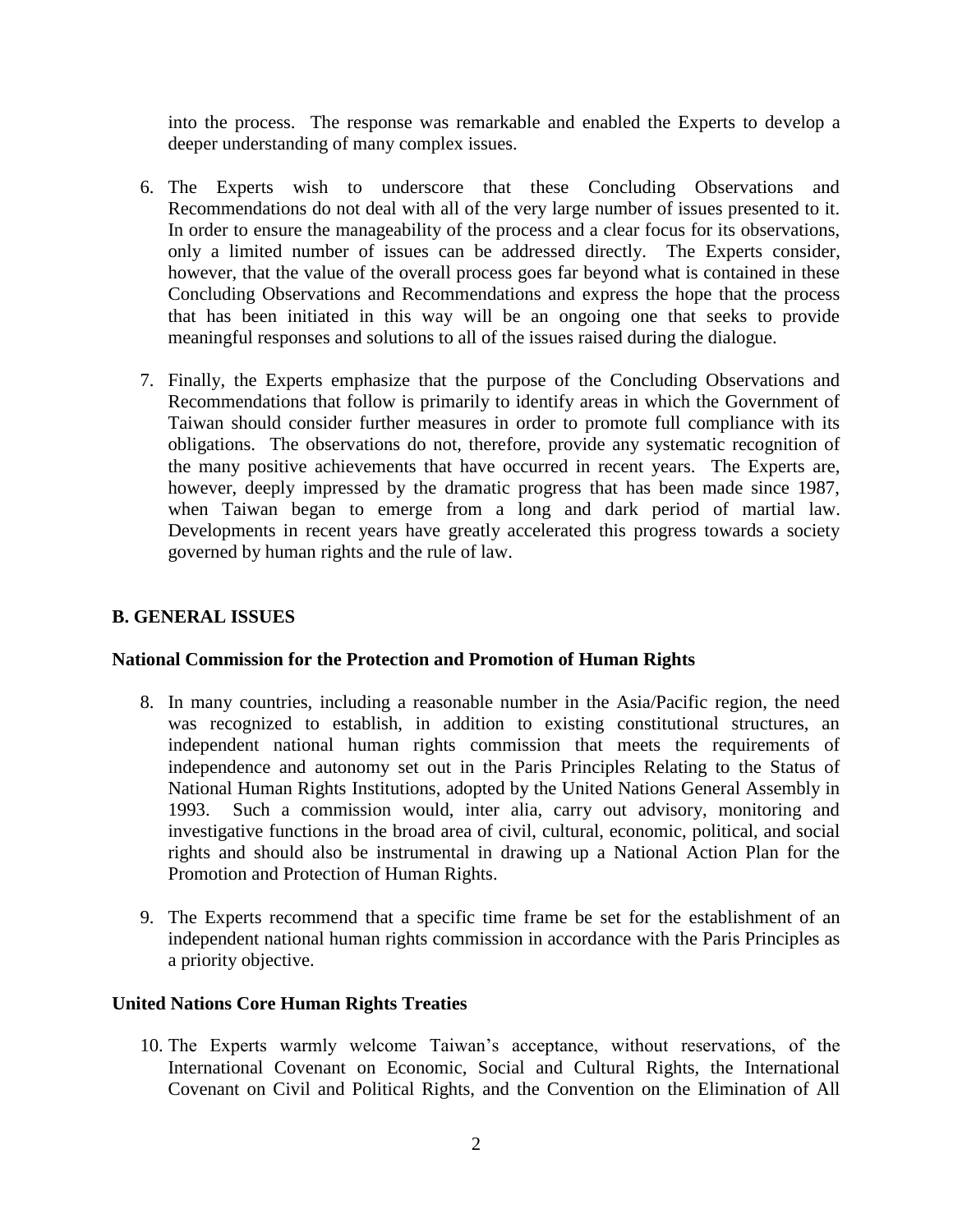Forms of Discrimination against Women and to that effect has enacted implementation legislation which provides that these obligations prevail over other laws, with the exception of the Constitution, in the event of any inconsistency. Considering the wish of Taiwan to be a constructive partner in the global human rights community and also the wish expressed by concerned sectors of Taiwanese society, it will be an important step towards a broader recognition and acceptance of international human rights standards that Taiwan takes in the near future the necessary steps to accept the obligations under other United Nations core instruments in the field of human rights. In practice, some of the material provisions of these instruments are already being applied.

11. The Government should give effect to its obligations under the International Convention on the Elimination of All Forms of Racial Discrimination. The Experts also recommend that the Government initiate the necessary processes leading to an early acceptance of the obligations under the Convention on the Rights of the Child, the International Convention on the Protection of the Rights of All Migrant Workers and Members of Their Families, the Convention on the Rights of Persons with Disabilities, the Convention for the Protection of All Persons from Enforced Disappearance, and the Convention against Torture. It should also set up the type of national preventive mechanism envisaged under the Optional Protocol to the Convention against Torture.

### **The Implementation Act Relating to the International Covenants**

- 12. The review of laws, regulations, directives and administrative measures provided for in the Implementation Act and the deadline of 10 December 2011 has not been fully met. The review process should continue in an accelerated manner in order to strengthen the domestic implementation of the International Covenants.
- 13. The Experts recommend that the further review of laws, regulations, directives and administrative measures be carried out with due priority within specific timeframes, taking into account both the deliberations in the review meetings of the initial reports of the Government of Taiwan under the two International Covenants, and of the present concluding observations and recommendations,

#### **Judicial Implementation of the Covenants**

- 14. The Experts note that, as a result of the Implementation Act, the provisions of the two Covenants are part of Taiwanese law and prevail over inconsistent domestic laws other than the Constitution. They observe, however, that the Covenants continue to be invoked only rarely in judicial decision-making.
- 15. In relation to economic, social and cultural rights, the Constitution still reflects a clear hierarchy between the civil and political rights recognized in Chapter II and the "fundamental national policies" identified in Chapter XIII. To date the judiciary has made very limited use of the provisions of the ICESCR. The Government suggested that this might be because of concerns that the provisions are not self-executing. While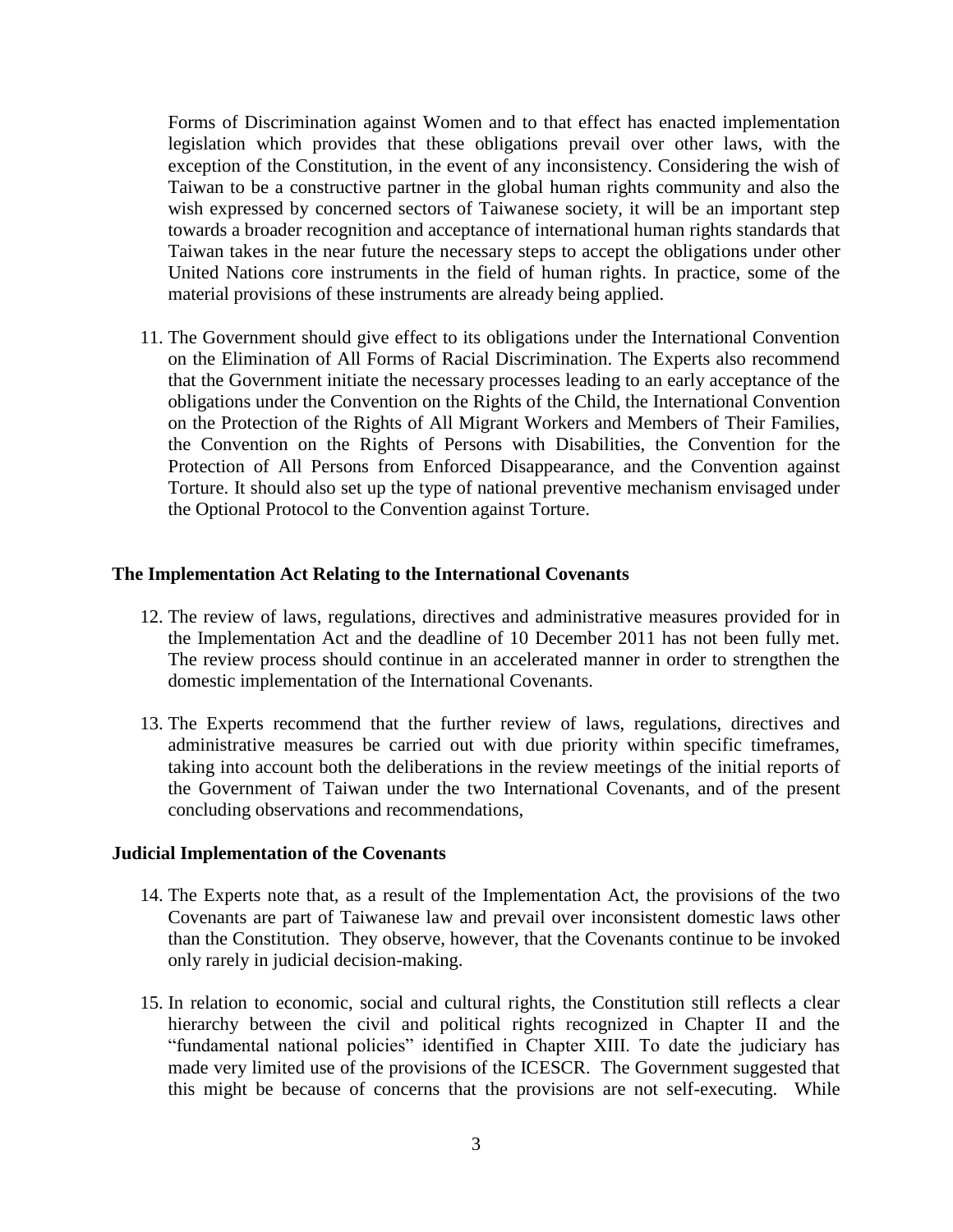drawing attention to the longstanding position in international law according to which many of the provisions of the Covenant can be applied directly, the Experts urge the Government to address the concern by according specific legislative recognition to the relevant rights, and spelling out the means by which the relevant provisions can be given effect. The Government also indicated that the courts might be reluctant to deal with economic, social and cultural rights because of their budgetary implications. The Experts recall that many civil and political rights also entail such implications and that there are many ways in which courts can act in consultation with the executive branch in order to reconcile the need to uphold economic, social and cultural rights while also ensuring adequate budgetary support.

16. The Experts therefore recommend that: (i) additional legislative recognition be given to specific economic, social and cultural rights with a view to facilitating and ensuring their application by the judiciary; (ii) in-depth, intensive, and applied training in relation to the two Covenants be provided for the judiciary by high-level experts with the appropriate expertise; (iii) the Ministry of Justice should keep an updated list on its website of all cases in which the courts have invoked the provisions of the Covenants.

# **Human Rights Education and Training**

- 17. In addition to more effective training for the judiciary, the Experts recommend that carefully targeted training be provided for specific occupational groups such as prosecutors, police officers and prison administrators. The appropriateness and effectiveness of such training programmes should be regularly evaluated. In cautioning against an over-emphasis on quantity rather than quality, the Experts note that much of the information they received from the Government seemed to suggest that the number of training courses, the number of participants, and the volume of materials was more important than the substantive content of the training.
- 18. The Experts call upon the Government to ensure that the Convention on the Elimination of All Forms of Discrimination Against Women (CEDAW) and related domestic legislation are made an integral part of education and training for all government agencies, members of the legal profession, law enforcement officers and the judiciary and education for the elimination of negative stereotypes in society.
- 19. The human rights education curriculum for Taiwanese schools highlights for the most part the history and structure of the international human rights system without sufficient focus on the human rights values and principles enshrined in the Universal Declaration of Human Rights and the two Covenants. The Experts also regret that gender equality is classified as a separate "issue" from human rights in the listing of the "7 disciplines" in the curriculum for years 1-9.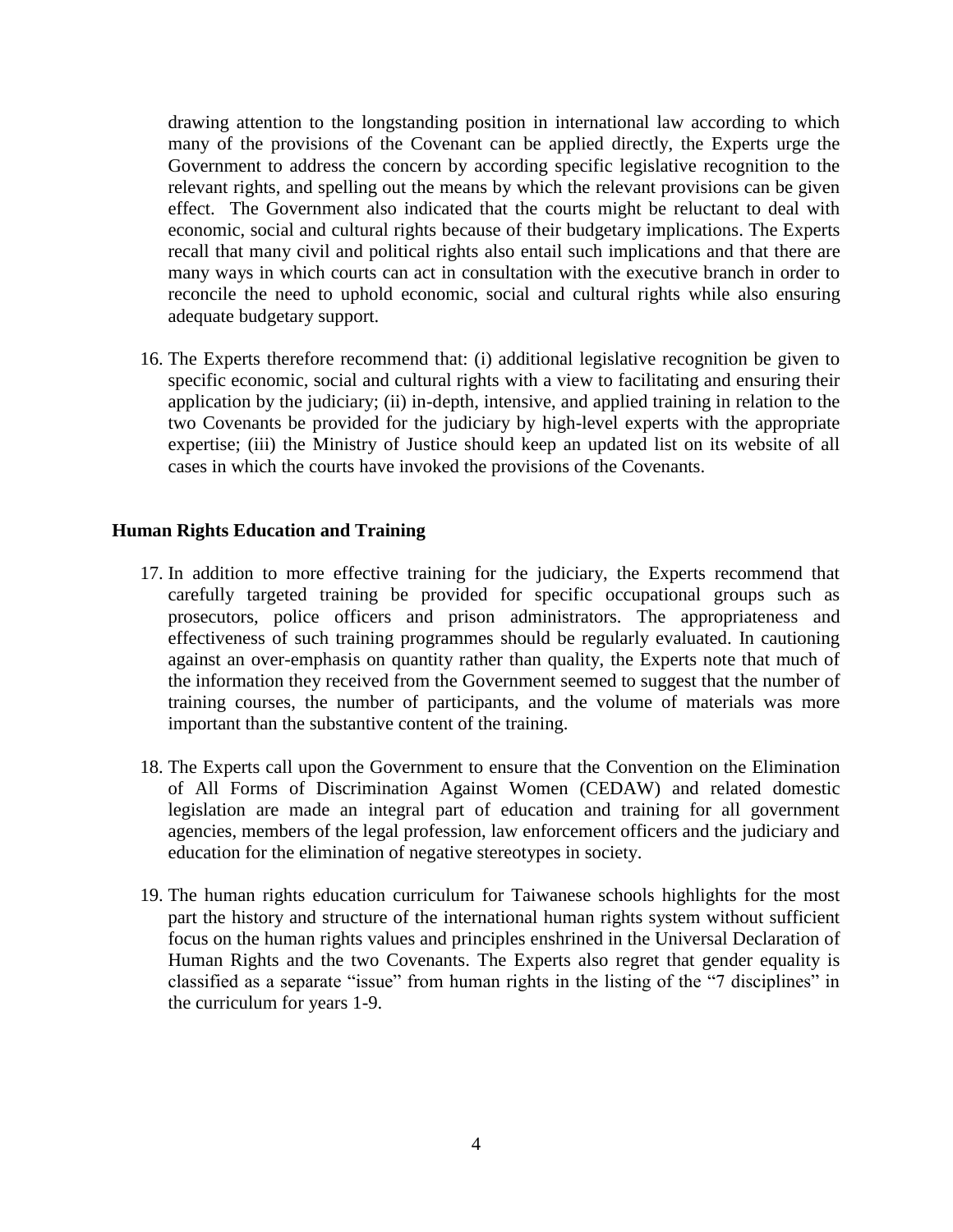## **Transparency and Participation in Decision-making**

- 20. As already noted, the Experts were deeply impressed by the highly participatory and consultative process followed in the context of the International Covenants review. It became clear in the review, however, that the principles of transparency, consultation and participation are not well accepted in the context of many governmental processes affecting human rights. Many instances could be cited. For example, policy-making in relation to urban renewal, indigenous rights, the rights of persons with disabilities, homelessness, land expropriation, and a range of other areas appears generally to be undertaken primarily on the basis of internal analysis by ministerial-level task forces and other such mechanisms, with minimal participation by those affected.
- 21. The Experts recommend that the Government: (i) consider adopting a clear and precise policy on sharing of information in the relevant fields; (ii) seek to ensure that affected groups are represented in ministerial task forces and other such bodies; and (iii) ensure that the outcome of consultation processes that have been established be given greater weight.

# **Corporate Responsibility**

- 22. In a statement adopted by the UN Committee on Economic, Social and Cultural Rights in May 2011, the Committee called on States to include in their initial and periodic reports challenges faced and measures taken in relation to the role and the impact of the corporate sector on the realization of economic, social and cultural rights. This may affect labour conditions, trade union rights, housing rights, the position of female workers and migrant workers, but also land rights and environmental rights, domestically and extraterritorially.
- 23. The Experts recommend that the Government pays all due attention to the issue of corporate responsibility, including the need for binding legislation providing for monitoring and control, and include further information on developments relating to this issue in any subsequent review reports.

# **Transitional Justice**

24. The years of repression and gross violations of human rights before the lifting of martial law have left large scars on Taiwanese society. Certain measures were taken for the sake of healing and reparation, including the adoption of the 228 Incident Dispensation and Compensation Act and the construction of the 228 Incident Memorial. However, the period of transition has not ended and more is needed to reconcile Taiwanese society. The right to reparation should include measures of social and psychological rehabilitation of the victims and should be accompanied by the right to truth and justice.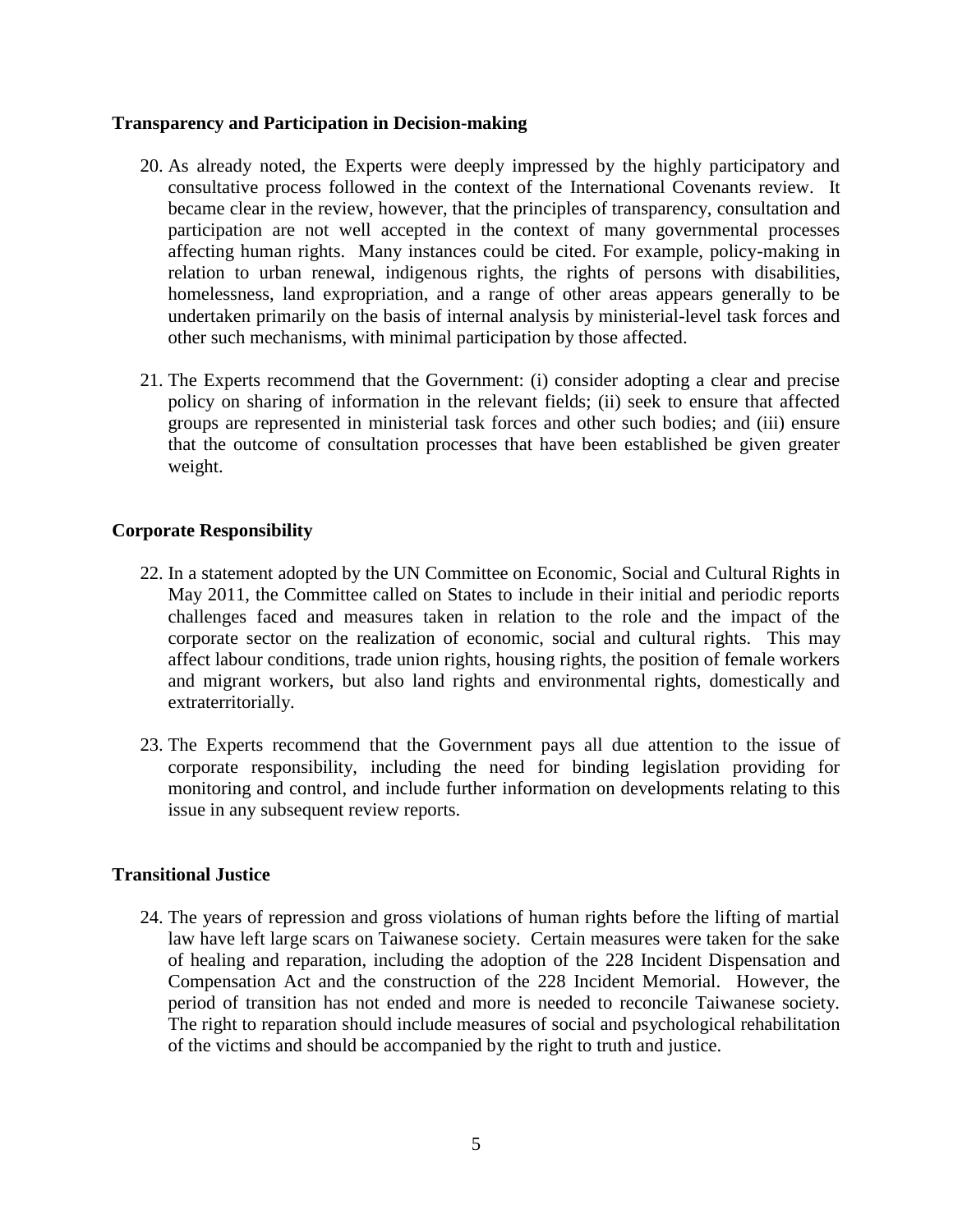25. The experts recommend that measures be taken to reveal the full truth about the gross violations of human rights during the years of the 'White Terror' and that, as a requirement of reparative justice, the suffering of the victims be duly recognized. In this respect, effective access of victims and researchers to the National Archives should be guaranteed.

## **Equality and Non-Discrimination Based on Gender**

- 26. It is generally accepted that the provisions of the Covenants relating to gender issues need to be interpreted in line with the jurisprudence under CEDAW. The Experts commend the Government of Taiwan for having ratified CEDAW, enacting laws and policies for the promotion of gender equality, and establishing the Gender Equality Department. The challenge now is to achieve effective implementation and monitoring of these various initiatives and create a social environment conducive to women's rights. The Experts recommend that the Government takes comprehensive measures to ensure that knowledge of the rights of women under CEDAW, its concept of substantive gender equality and indirect discrimination, including the obligation to accelerate de facto equality through the use of temporary special measures in all areas, as well as the CEDAW Committee's general recommendations, are well-known in society in general, and among all branches of the Government and the judiciary at all levels. It should be applied by all branches of Government as a framework for all laws, court verdicts and policies on gender equality and the advancement of women's rights.
- 27. The Experts therefore recommend: (i) the enactment of comprehensive legislation covering all fields of gender equality, with a view to implementing gender mainstreaming and gender budgeting; (ii) the adoption of more systematic temporary special measures to accelerate de facto equality of women; (iii) the elevation of the Gender Equality Department to a higher status so that it has the power, authority and budget to enable it to effectively carry out its mandate in data collection, gender impact assessment, and the formulation and implementation of policies on gender equality.
- 28. The Experts note reports that transgender persons are widely considered to suffer from a form of mental illness and that persons with gender identities different from their biological sex, suffer many forms of discrimination, including bullying in schools. During the dialogue with government representatives, the Committee observed that the dominant perspective is that gender identity is solely about sexual orientation. This was also evident in the description of gender equality education offered in schools.
- 29. The Experts recommend that Taiwan's Ministry of Education (MOE) take the lead in developing and implementing effective information and awareness-raising initiatives on the equal right of everyone regardless of gender identity, to the enjoyment of economic, social and cultural rights. In particular the MOE should ensure the implementation of the Gender Equality Education Act by requiring schools to undertake targeted measures for the protection and promotion of the rights of students who are marginalized and disadvantaged because of their gender identities. The Experts urge the MOE to develop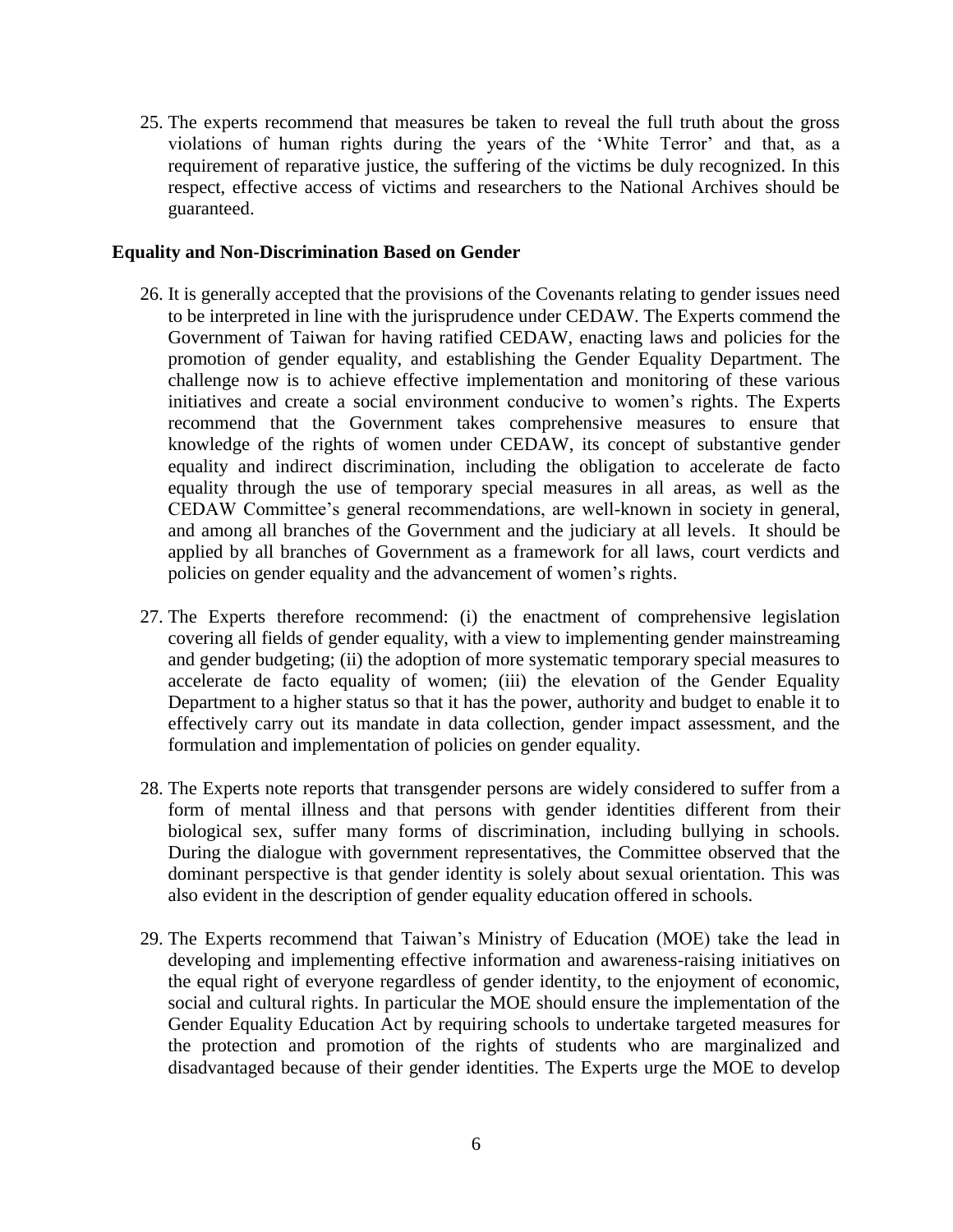appropriate educational materials with a view to addressing homophobic biases that affect students' perceptions of gender identities other than their own.

# **Rights of Indigenous Peoples**

- 30. The Experts are concerned about the fact that lands of indigenous peoples, such as on Orchid Island, have been designated by the Government for the purpose of permanent disposal of nuclear waste. In reply to the list of issues, the Government stressed that, according to the "Indigenous Peoples Basic Law" (Article 31), the Government shall not store hazardous materials in the indigenous peoples' regions without the agreement of the indigenous peoples. With respect to the envisaged nuclear waste site in Daren Township in Taitung County and Wuchiou Township in Kinmen County, the Experts are encouraged by the plan to hold a referendum. They recommend, however, strongly that it is the indigenous peoples most directly affected and not the overall population of the respective counties who shall decide in such referendum.
- 31. It is reported that indigenous peoples' reserve lands and traditional lands that are still in the application process, are in the meantime already being used for development projects, consequently depriving indigenous peoples of access to their land and sources of livelihood. Reports cite as one example, the Shihti Fishing Port which has been built in Fengpin Village in Hualien County on traditional land of the Amei people that they had registered with the township government as "reserve land" from 1990 to 1993.
- 32. The Experts recommend that the Taiwan Government closely monitor the processing of development project plans to ensure that such plans do not infringe on the right of indigenous peoples to their territories, and to provide access to effective remedies in the instances where such infringements have already occurred.
- 33. It has come to the attention of the Experts that the nine Ping Pu lowland aboriginal tribes have not been granted recognition as indigenous peoples by the Government of Taiwan despite evidence of their distinct history and culture, language, customs and traditions.
- 34. The Experts recommend that the government clarify its policy of identifying indigenous peoples based on international human rights standards set out in the two Covenants as well as in the UN Declaration on the Rights of Indigenous Peoples, and the ILO Convention No. 169 on indigenous and tribal peoples, and to apply a human rights based approach in its engagement of the various indigenous groups in the country.
- 35. The Experts strongly recommend the effective enforcement of Taiwan's Indigenous Peoples Basic Law (IPBL), and the revision of policies and administrative measures that contravene the IPBL. The Experts further recommend clarification of the definition of "indigenous land (territories)" in consultation with and the direct participation of, indigenous peoples. The Experts would also welcome an official endorsement of the United Nations Declaration on the Rights of Indigenous Peoples.

# **C. SPECIFIC ISSUES RELATING TO THE ICESCR**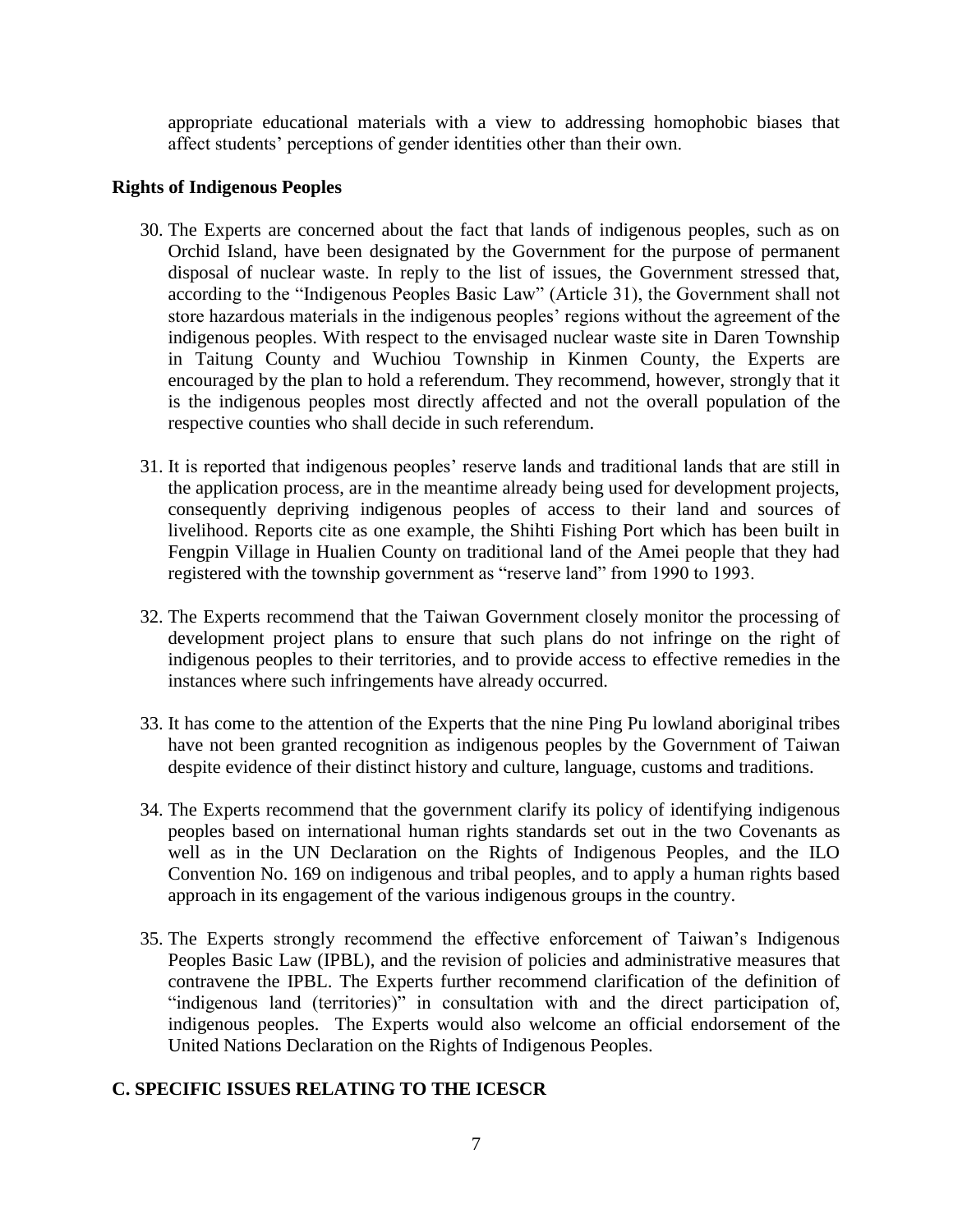## **Right to Work (Art. 6)**

- 36. Considering the high level of economic development of Taiwan and the high level of education of women, the Experts are concerned that the employment rate of women is as low as 48%. They note that women's responsibility for childcare is one of the main reasons for their low rate of employment.
- 37. The Experts urge the Government of Taiwan to take measures to increase the employment rate of women. They recommend that the government undertake studies into the situation of women's employment, the workplace environment and their responsibility at home as the primary caregiver for the family members.

## **Migrant Workers and their Labour Conditions (Arts. 6 and 7)**

- 38. A matter of serious concern is the abuse of rights and the absence of rights of migrant workers in such areas as their recruitment, mostly involving exorbitant brokers' fees, their almost complete dependence on their employers, and the restrictions on their transfer between employers, the loss of their status as documented workers, and their becoming undocumented with the attendant risk of deportation. Domestic workers are among the most vulnerable of migrant workers in terms of excessive working hours, low wages, and their vulnerability to sexual harassment. It is also a matter of concern that migrant workers, including domestic workers, are not covered by basic labour protection legislation, such as the Fair Labour Standards Act and the Labour Safety and Health Act. Further, it is a serious problem that even the most basic rights which, under international human rights standards, are to be attributed to everyone, and which include in particular the rights to food, housing and health care, are not secured for undocumented workers.
- 39. The Experts therefore recommend that (i) basic labour protection legislation such as the Labour Standards Act and the Labour Safety and Health Act, be made more inclusive so as to cover migrant workers, domestic workers, and dispatched workers; (ii) the exploitation by recruitment brokers be more closely controlled and abuses penalized; (iii) the rights of migrant workers enabling them to transfer between employers be extended; (iv) the right of everyone, including nationals and non-nationals, documented and undocumented, to enjoy very basic human rights, notably the rights to food, housing and health care, be guaranteed; and (v) proposals to delink the basic wages of foreign workers from those of Taiwanese citizens be rejected as in violation of United Nations and International Labour Organization standards.

### **Minimum Wages and Poverty Gap (Arts. 7 and 11)**

40. As the Government states in its initial report on the implementation of the ICESCR the current level of wages is insufficient for workers and their families to maintain an adequate standard of living and that certain categories of people, such as persons with disabilities and many of those engaged in sheltered employment, earn less than the minimum wage (paras. 81-83).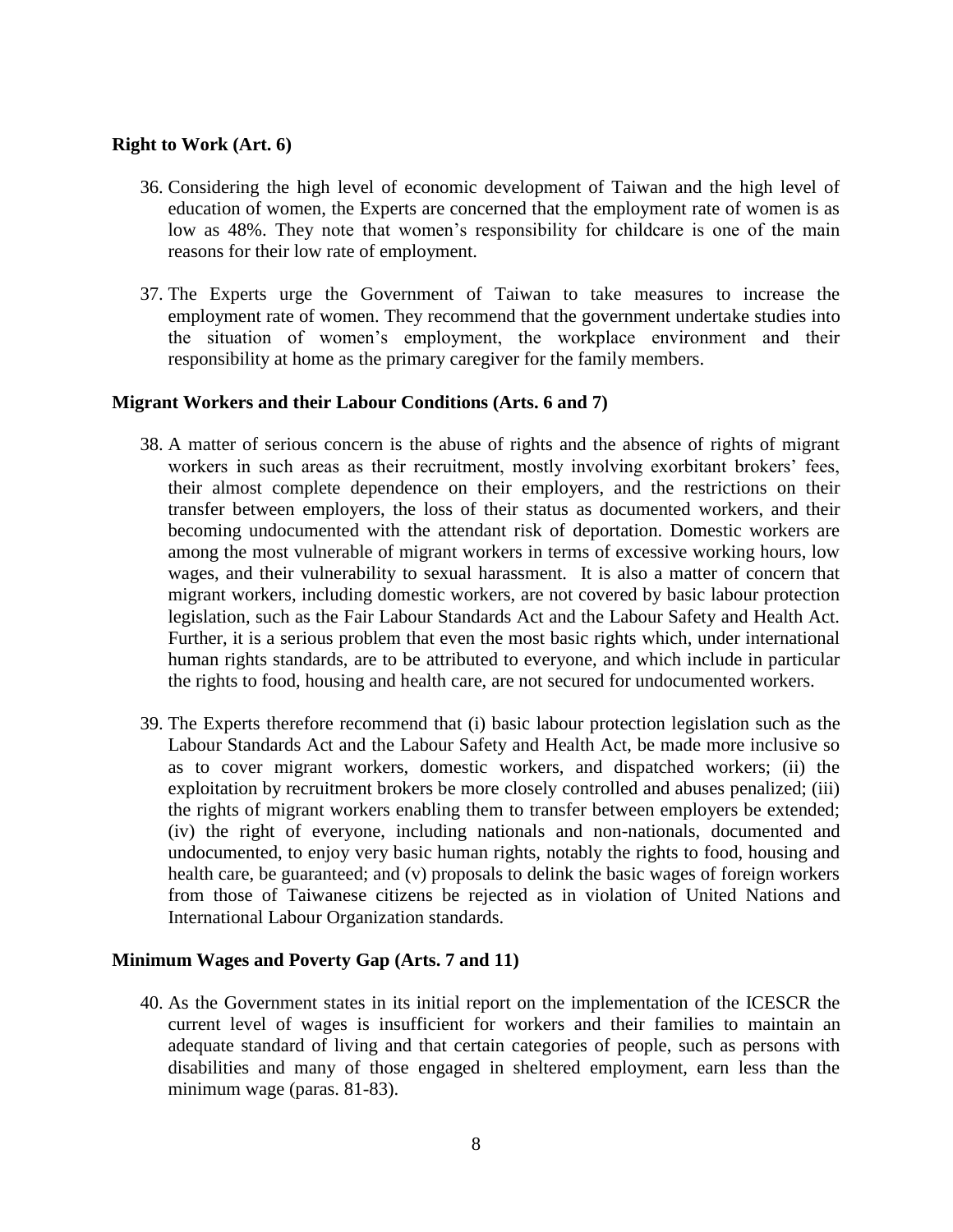41. The Experts recommend that the Government of Taiwan provide workers and their families with a level of wages that is in accordance with Article  $7(a)(ii)$  of the ICESCR and that the applicability of the minimum wage legislation be extended to those sectors in which it still does not apply.

## **Access by Persons with Disabilities to Appropriate Employment**

- 42. Persons with disabilities find themselves in many respects in a position of exclusion or marginalization. This also applies to the right to work and their employment conditions.
- 43. The Experts recommend that, following the International Committee on Economic, Social and Cultural Rights General Comment No. 18, paragraph 17, the authorities at all levels take the necessary measures enabling persons with disabilities to secure and retain appropriate employment and to assist them in their occupational field so as to facilitate their integration or reintegration into society.

# **Trade Union System (Art. 8)**

- 44. Serious doubts have been expressed whether relevant laws such as the Labour Union Act, the Act for the Settlement of Labour Management Disputes and the Collective Agreement Act are in conformity with the provisions of Article 8 of the ICESR and Article 22 of the ICCPR. These laws impose various restrictions regarding the classification, formation and the purposes of labour unions as well as on the right to strike.
- 45. The Experts recommend that the relevant labour law legislation be brought into line with United Nations and International Labour Organization standards.

# **Protection and Assistance to Family (Art. 10)**

46. The Experts are concerned that "marriage immigrants" from Southeast Asia are facing various difficulties in their enjoyment of economic, social and cultural rights. They are concerned that the prohibition of dual citizenship forces a marriage immigrant to first renounce her original nationality before acquiring Taiwanese nationality, which may more readily lead her to become stateless. The marriage immigrants also still face the exploitation of brokers despite the legal prohibition of brokerage, both in Taiwan and in their countries of origin. The Experts urge the Government of Taiwan to take measures, legislative or otherwise, to prevent the situation of statelessness of marriage immigrants. The Experts further recommend that the marriage brokerage is strictly controlled and punished.

# **Right to Housing (Art. 11)**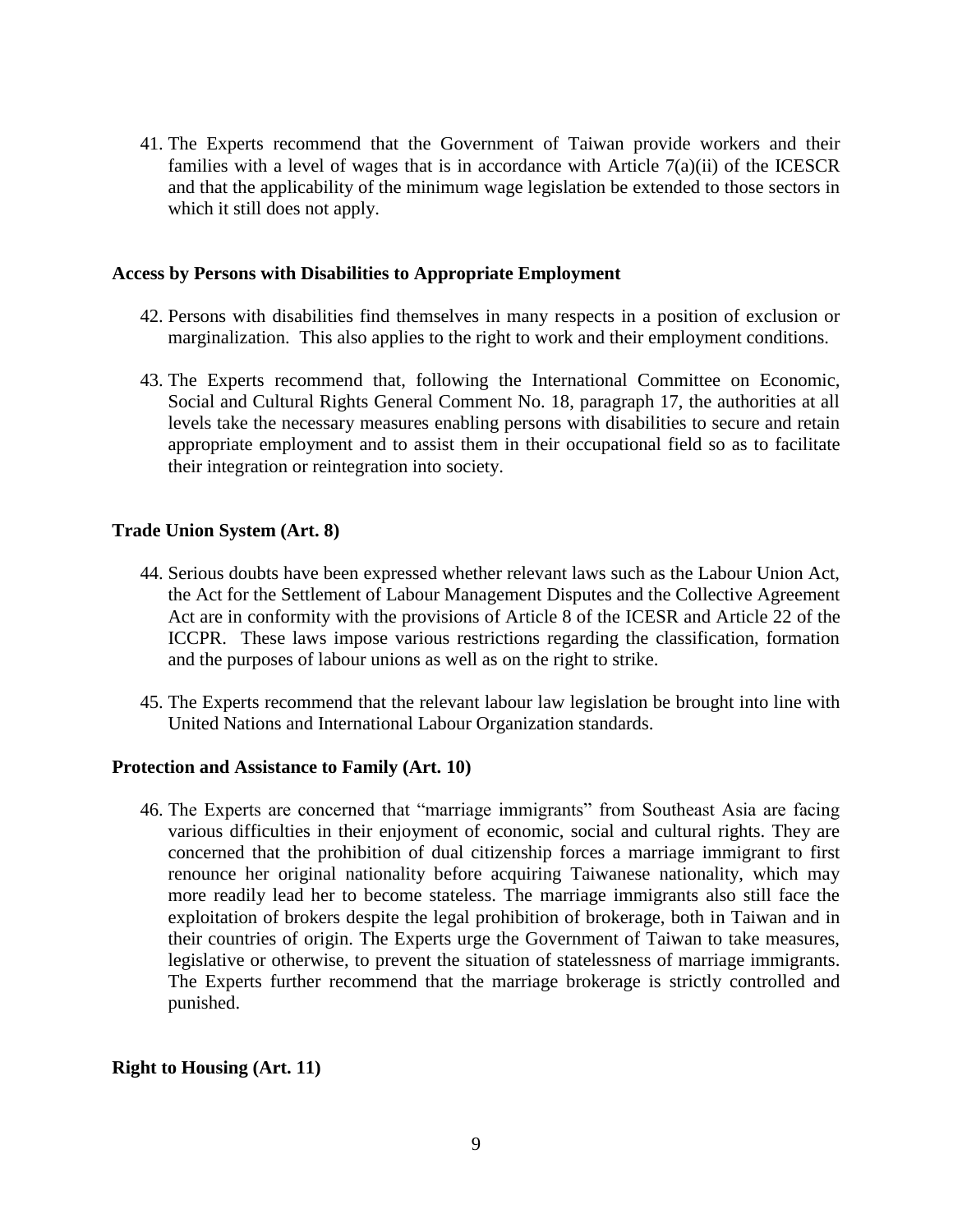- 47. The Experts note with concern the situation of hundreds of families living in informal settlements in Taipei, who are presently threatened with forced evictions without adequate alternative housing as required by international human rights standards, as in the case of the Shaoxing and Huagang communities. The Experts also note with concern the forced evictions that have taken place in the development project of the A7 station and of the Airport MRT, affecting some 700 households and 5,000 persons. According to information received, the tenants were not meaningfully consulted prior to the sale of their properties to the construction companies.
- 48. The Experts recommend that the Taiwan central administration should undertake a review of the Urban Renewal Act which is viewed by civil society as poorly conceived and as being the cause of the large number of forced evictions that are conducted without due regard for just compensation or for international human rights standards.
- 49. The Experts also recommend that forced evictions be stopped unless alternative housing is provided in line with General Comments 4 and 7 of the UN Committee on Economic, Social and Cultural Rights, ensuring that the residents do not become homeless.
- 50. The Experts take note of the Government statistics on the number of homeless people in Taiwan (3.012 male/362 female). While accepting that these numbers cover the registered homeless persons, the number of actually homeless people must be considerably higher. The Experts are aware that it may be very difficult to reach many of the homeless, in order to provide them with minimum basic life support, such as supplying them with food, housing, cleaning facilities, clothing, sleeping bags and access to health care facilities.
- 51. The Experts recommend that Government departments, local authorities, and civil society organizations should cooperate closely in finding solutions for reaching the homeless. The Experts suggest for this purpose the setting up of pilot projects to test and evaluate various methods of assistance, involving inter alia psychiatrists, physicians, streetworkers, local authorities and Government departments.

### **Right to Health and Education (Arts. 12 and 13)**

- 52. The Experts are concerned about the high pregnancy and abortion rates amongst female adolescents. While noting that the Government is taking various steps at all levels of government to provide sex education programmes for adolescents, the success of such measures has not yet been evaluated.
- 53. The Experts recommend that evaluations of sex education programmes for female and male adolescents, and the effects of such measures on the incidence of early pregnancy and abortions amongst female adolescents be evaluated regularly and that an institution be entrusted with that monitoring task.
- 54. The Experts are concerned about the life situation of lesbian, gay, bisexual, transgender and intersex (LGBTI) persons. As in many other countries, such persons frequently face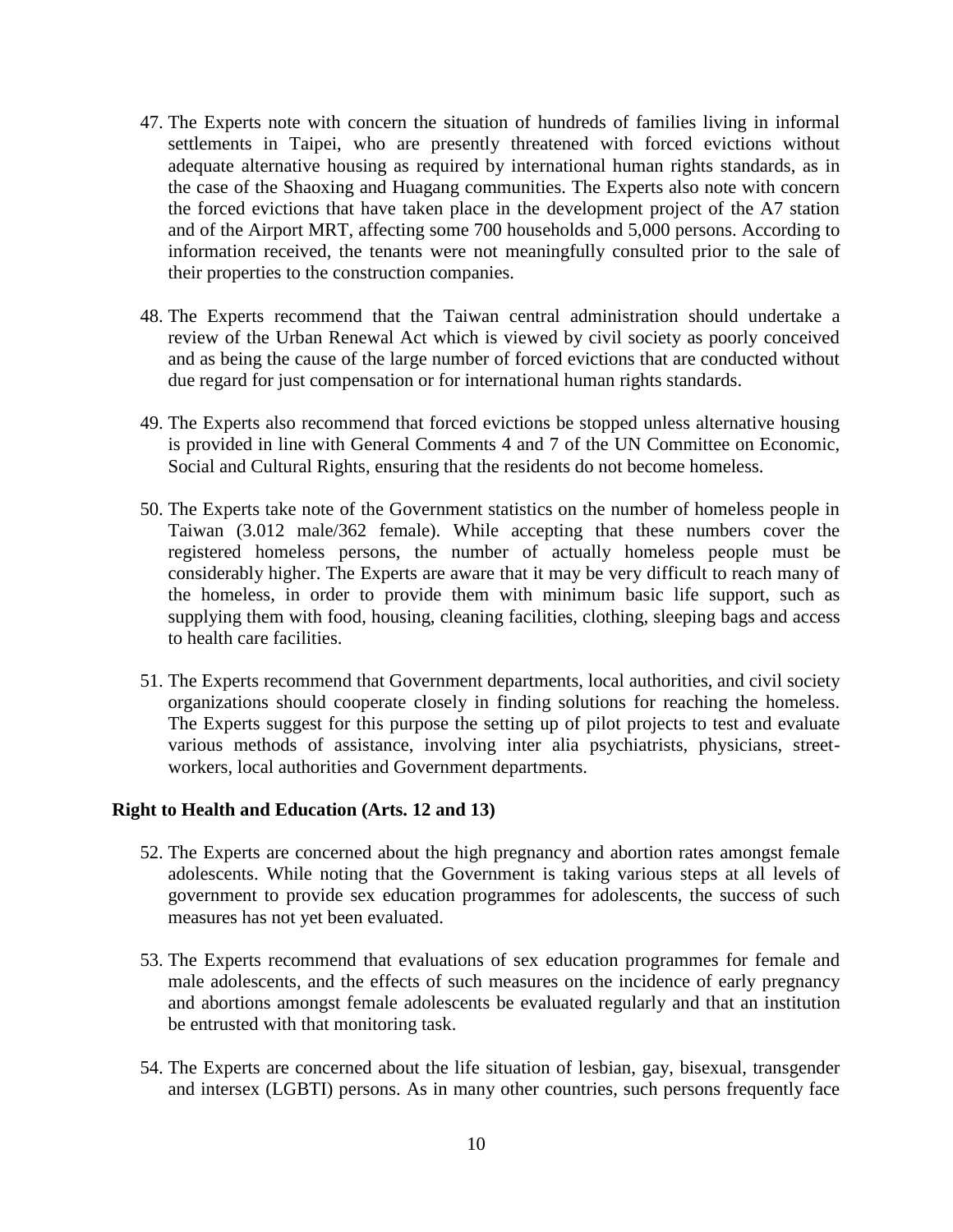exclusion, marginalization, discrimination and aggression by large parts of the general population, and in schools, resulting in high suicide rates and physical and mental health problems.

55. The Experts recommend that health care personnel, amongst them doctors, nurses and other hospital staff and teachers at all levels of education be trained regularly on the full respect of human rights of LGBTI persons. They furthermore recommend that public information campaigns in the mass media be developed.

# **D. SPECIFIC ISSUES RELATING TO THE ICCPR**

# **Right to Life (Art. 6)**

- 56. Although not prohibiting the death penalty per se, Article 6(6) ICCPR expresses an international trend towards abolition of capital punishment, which is underlined by repeated resolutions of the UN General Assembly calling upon all States to at least introduce a moratorium on the death penalty. Furthermore, Article 7 ICCPR prohibits in absolute terms all forms of cruel, inhuman or degrading punishment. Since even relatively lenient forms of corporal punishment have been found by the UN Human Rights Committee and regional human rights courts to constitute inhuman or degrading punishment, the question arises whether this dynamic interpretation also applies to the ultimate form of corporal punishment, namely the death penalty. Various national courts, including the Constitutional Court of South Africa, have found the death penalty to constitute cruel punishment, and the current UN Special Rapporteur on Torture identified the prohibition of the death penalty deriving from the concept of human dignity as an evolving standard of customary international law. Although the Government of Taiwan affirms (para. 94 of its initial report) that the "death penalty is brutal from the perspectives of humanity and the Covenant", Taiwan is among a small minority of only 20 States worldwide having carried out executions in 2011. The Experts, therefore, strongly recommend that the Government of Taiwan intensifies its efforts towards abolition of capital punishment and, as a first and decisive step, immediately introduces a moratorium on executions in accordance with the respective resolutions of the UN General Assembly.
- 57. Until the final abolition of capital punishment, the Government of Taiwan should ensure that all relevant procedural and substantive safeguards relating to the imposition and execution of capital punishment are scrupulously adhered to. In particular, persons with mental or intellectual disabilities shall never be sentenced to death and/or executed. According to Article 6(4) ICCPR, anyone sentenced to death shall have the right to seek pardon or commutation of the sentence. This implies that the execution of the sentence of death must be postponed at least until the proper conclusion of the relevant procedure. In the opinion of the Experts, this provision of the Covenant seems to have been violated in all 15 cases of executions carried out in Taiwan during the last three years. Finally, the death penalty must never be imposed on the basis of a confession extracted by torture, as in the cases of the Su Chien-ho trio or of Chiou Ho-shun, who had spent 23 years in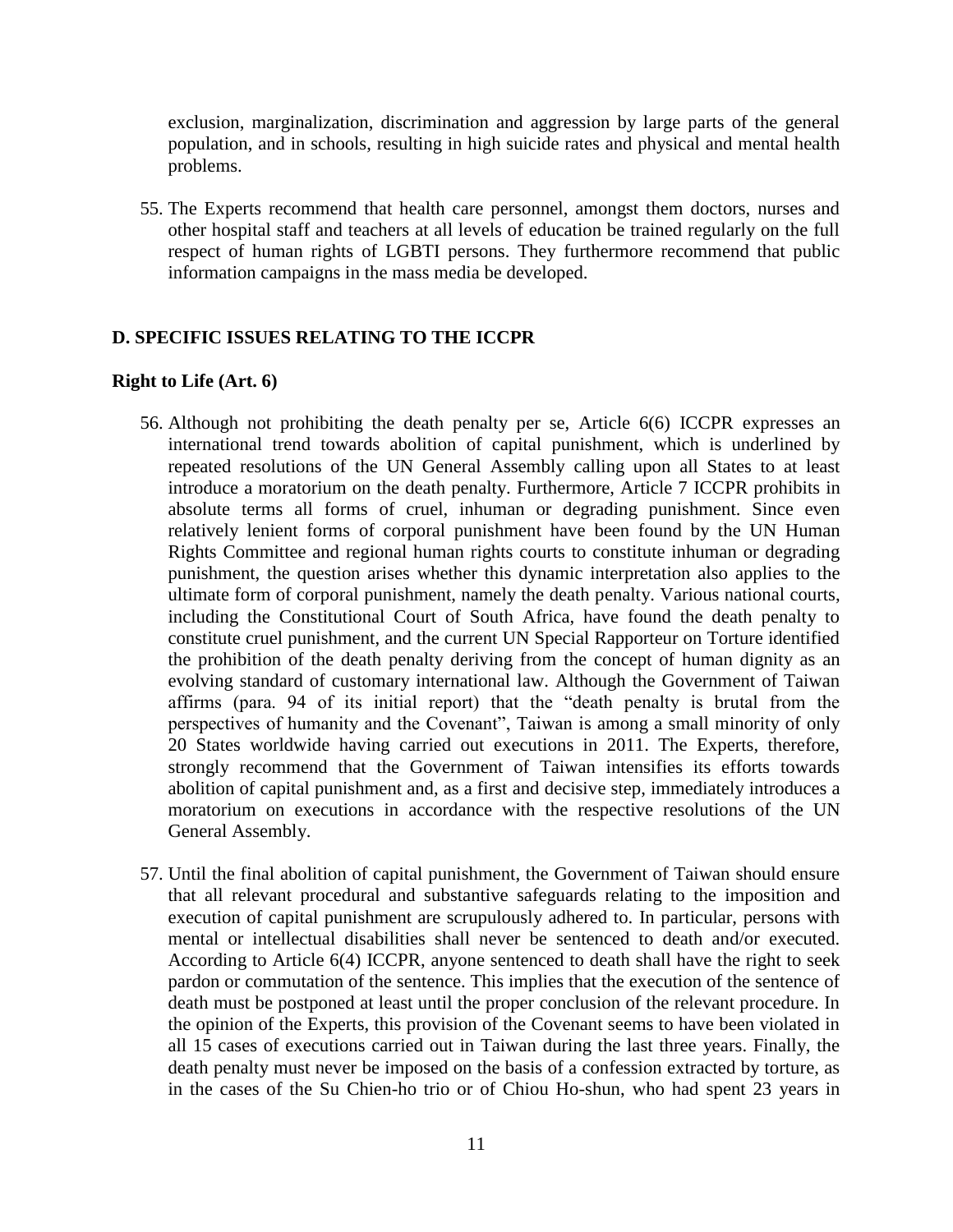detention before his death sentence was finally certified by the Judicial Yuan in July 2011. The Experts strongly recommend the commutation of the death sentence in all such cases.

# **Prohibition of Torture (Art. 7)**

- 58. Fighting impunity of perpetrators of torture is one of the most effective means to eradicate torture and other forms of ill-treatment. The Experts, therefore, recommend that the Government of Taiwan insert the crime of torture, as defined in Article 1 of the UN Convention against Torture (CAT), as a separate crime with adequate penalties in its Criminal Code. In addition, all allegations or suspicions of torture shall be thoroughly and promptly investigated by an independent and impartial body with full criminal investigation powers with a view to bringing the perpetrators to justice with adequate punishment.
- 59. The absolute prohibition of torture in Article 7 ICCPR also implies an absolute prohibition to extradite, expel or return any person to another country or jurisdiction where he or she would face a serious risk of being subjected to torture (principle of nonrefoulement). This absolute prohibition of refoulement applies to all individuals, including those who have committed the most serious crimes, to terrorists and others who might constitute a threat to national security and public safety. Since the principle of nonrefoulement and respective procedures are missing in the law of Taiwan, the Experts recommend that respective provisions be inserted into the relevant domestic laws, including the Immigration Act. In addition, the Experts recommend the speedy adoption of a Refugee Act, which should also include the principle of non-refoulement in accordance with both Article 33 of the Geneva Refugee Convention, Article 7 ICCPR and Article 3 CAT.

# **Administration of Justice (Arts. 9, 10, and 14)**

- 60. The overcrowding of prisons is recognized by the Government of Taiwan as an "urgent problem" (para. 146 of the initial report). Overcrowded prisons lead to a variety of human rights problems, such as poor hygienic and health standards, lack of privacy, an increase of violence and often to conditions of detention that can only be qualified as inhuman or degrading treatment. In addition to the measures already taken by the Government of Taiwan, including the construction of new prisons, the Experts strongly recommend effective measures to reduce the number of prisoners by, inter alia, liberalizing its harsh policy on drug use and by introducing less restrictive provisions on pre-trial bail and parole. The Experts also recommend improvements in the prison health services by transferring the responsibility to the Health Department. In this context, the Experts also appeal to the Government of Taiwan on humanitarian grounds to take appropriate action in relation to the serious health problems of former President Chen Shui-bian.
- 61. Article 9(4) ICCPR provides that anyone who is deprived of his or her liberty by arrest or detention shall be entitled to take proceedings before a court, in order that that court may decide without delay on the lawfulness of the detention and order release if the detention is not lawful (right to habeas corpus). In its replies to the list of issues, the Government of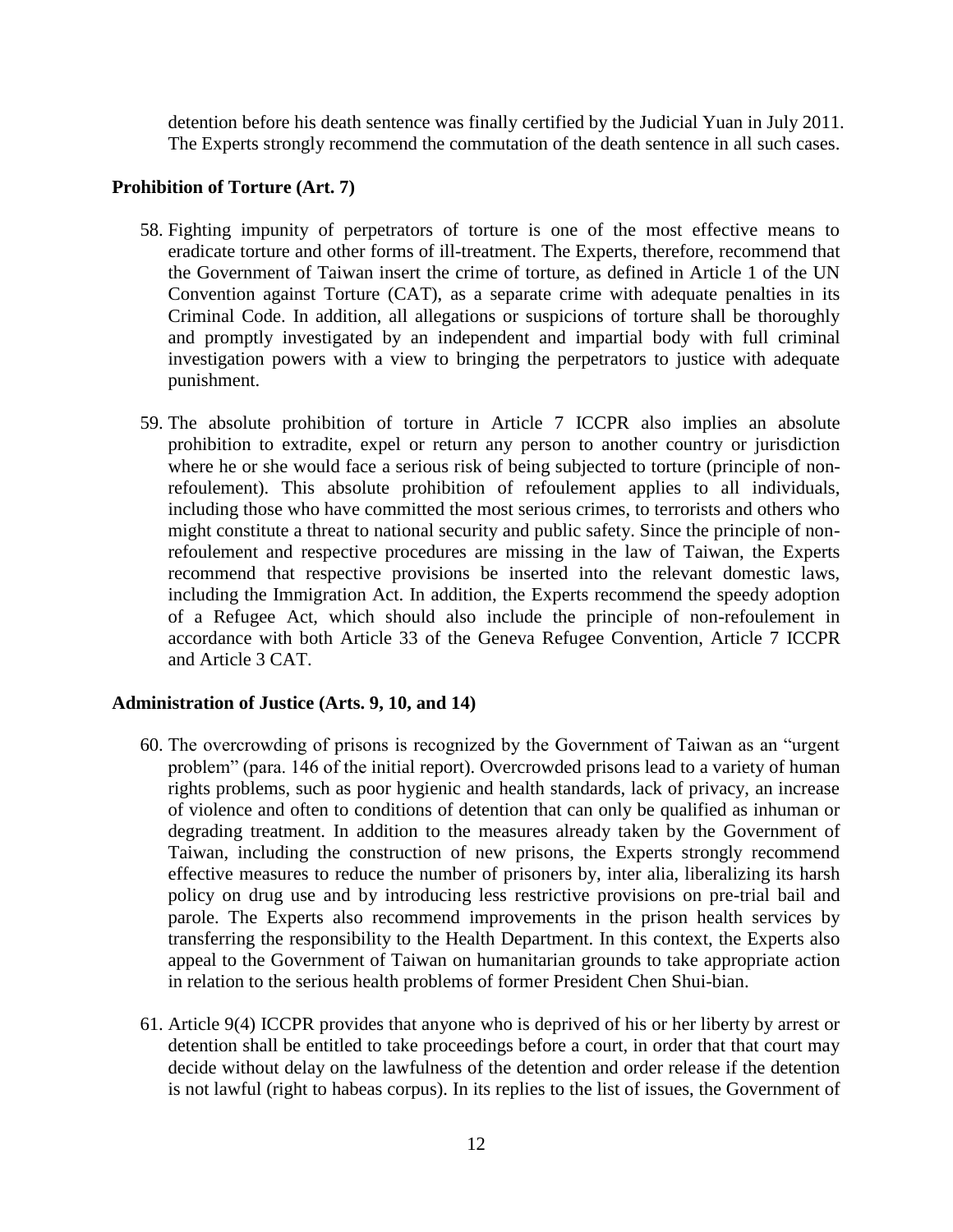Taiwan admits that the writ of habeas corpus is not applicable to foreigners or mainlanders placed in shelters of the National Immigration Agency (para. 105). This problem was also recognized by the Judicial Yuan when issuing Interpretation No. 708 in February 2013 and declaring Article 38 of the Immigration Act unconstitutional. The Legislative Yuan was given two years within which to bring this provision in line with the right to personal liberty and habeas corpus. Since Article 9(4) ICCPR is directly applicable in the domestic law of Taiwan, the Experts recommend that any detention orders under the Immigration Act shall immediately be subject to judicial review in full accordance with Article 9(4) ICCPR.

- 62. Article 38 of the Immigration Act was revised in 2011 by introducing a maximum period of administrative detention of aliens of 120 days. However, nationals of the Peoples' Republic of China do not come under the purview of this Act and may, therefore, be detained for an unlimited period of time. The Experts recommend legislative changes to the effect that the limit of 120 days shall be equally applied to PRC nationals.
- 63. Article 9(3) ICCPR stipulates that it shall "not be the general rule that persons awaiting trial shall be detained in custody". According to Article 101 and 101-1 of the Code of Criminal Procedure, "accusation of a serious crime" as such constitutes a valid reason for ordering pre-trial detention. In 2012, 3,373 persons (42.07% of all persons held in pretrial detention) were detained solely under the reason of being accused of a serious crime (para. 111 of the Replies of the Government of Taiwan to the list of issues). Article 5 of the Speedy Trial Act 2010 further stipulates a maximum period of eight years of pre-trial detention, which, in the opinion of the Experts, violates the "reasonable time" limit of Article 9(3) ICCPR. Taking into account the exceptional nature of pre-trial detention, as stipulated in Article 9(3) ICCPR, the Experts recommend that persons accused of a serious crime shall only be held in pre-trial detention if additional grounds, such as a risk of flight, risk of destroying evidence or the risk of re-committing an offence, have been established by the courts. In addition, the maximum time limit of pre-trial detention shall be significantly reduced so as to conform to the "reasonable time" limit in Article 9(3) ICCPR.
- 64. The Speedy Trial Act of 2010 reduced the maximum length of criminal trials to eight years. But there are no corresponding time limits imposed on the Supreme Court, which often repeatedly revokes the High Court judgments and remands the case back to the High Court for repeated re-trials. The Experts consider that criminal trials of up to eight years violate the right of suspects to be tried "without undue delay" as stipulated in Article 14(3)(c) ICCPR and recommend further legislative changes aimed at reducing the length of criminal proceedings.
- 65. According to Article 14(5) ICCPR, everyone convicted of a crime shall have the right to his or her conviction and sentence being reviewed by a higher tribunal. In practice, Article 376 of the Code of Criminal Procedure provides that certain types of cases may not be appealed to the court of third instance. In such cases, a criminal defendant, having been found not guilty in the first trial but guilty in the second instance, is thereafter denied the opportunity of appellate relief, in violation of Article 14(5) ICCPR. The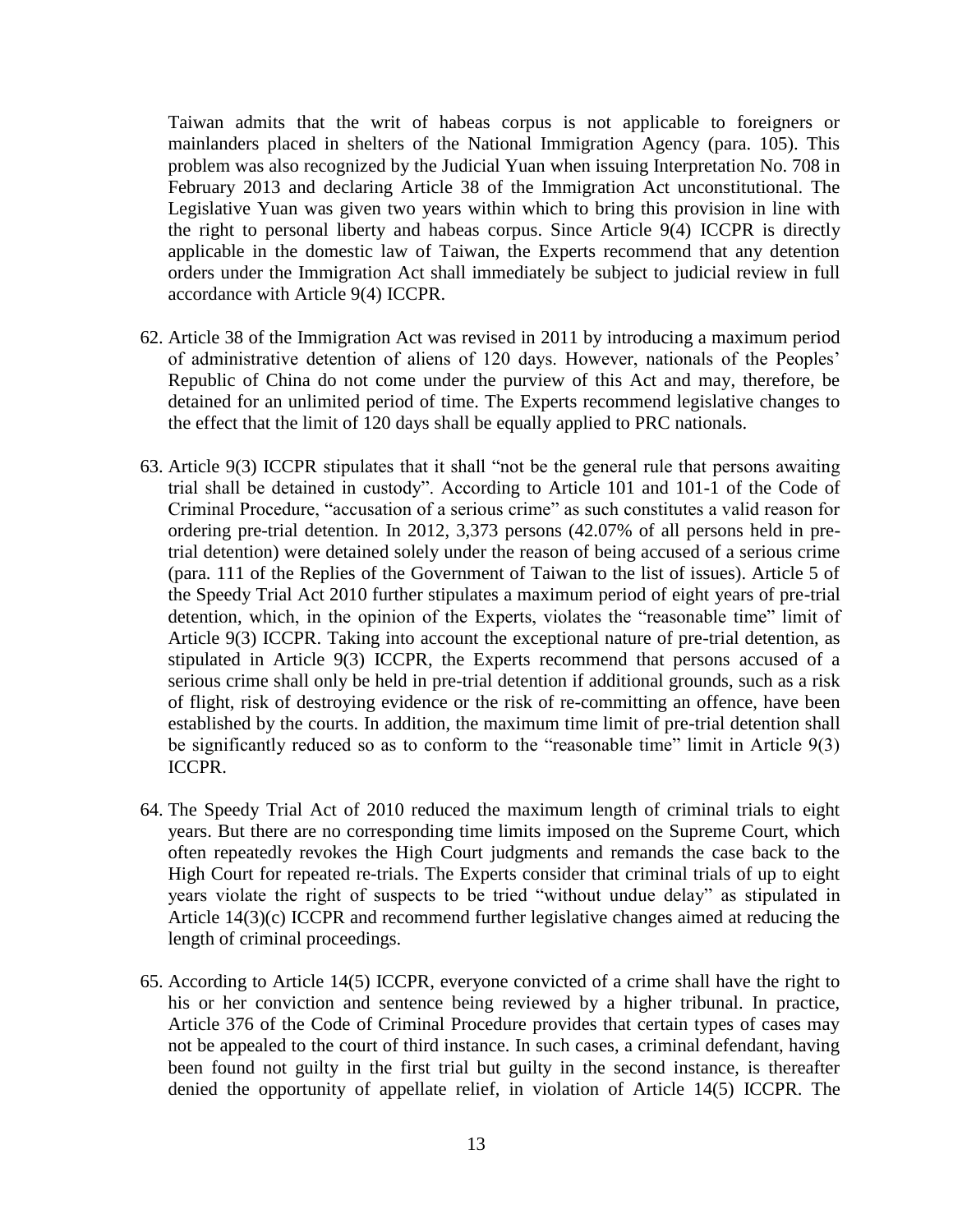Experts, therefore, recommend that Article 376 of the Code of Criminal Procedure be amended so that every defendant found guilty in the court of second instance after a not guilty verdict in the court of first instance will be guaranteed the right of appeal to the court of third instance. In addition, Article 388 of the Code of Criminal Procedure shall be amended to require the appointment of counsel for any defendant who lacks counsel and wishes to appeal his criminal conviction to the court of third instance.

- 66. Article 14(2) ICCPR stipulates that everyone charged with a criminal offence shall have the right to be presumed innocent until proved guilty according to law. The principle of presumption of innocence also aims at protecting accused persons against "trial by the media". In order to combat reported practices of certain media in Taiwan, the Experts recommend that the Judicial Yuan, the Executive Yuan, the Ministry of Justice and related government departments should take effective administrative and criminal measures to punish officials who release information about criminal cases to the media in violation of the laws and regulations designed to safeguard the presumption of innocence.
- 67. Article 14(7) ICCPR provides that no one shall be liable to be tried or punished again for an offence for which he or she has already been finally convicted or acquitted. In this respect, the Experts recommend that the Legislative Yuan should enact the Judicial Yuan's draft revision of Article 422 of the Code of Criminal Procedure restricting the right of the prosecutor to file a motion for retrial of a case against the defendant, after a final verdict has been confirmed.

## **Freedom of Movement (Art. 12)**

68. According to Table 22 of the initial Report, more than 50,000 nationals of Taiwan were prevented from leaving their country in 2011 for various reasons. More than 18,000 nationals were prevented from leaving the country for reasons of financial and taxation control. These administrative decisions of tax authorities, which constitute a far-reaching interference with the human right to leave one's own country in accordance with Article 12(2) ICCPR, are only in very few cases overturned by court decisions. In the opinion of the Experts, these wide-scale restrictions of freedom of movement of Taiwan nationals can hardly be justified by the limitation clause in Article 12(3) ICCPR. The Experts, therefore, recommend appropriate legislative and policy changes in order to bring this practice of tax and other administrative agencies in line with the requirements of freedom of movement.

### **Right to Privacy (Art. 17)**

69. Para. 164 of the Government's initial report refers to a highly restrictive policy relating to HIV-positive aliens, including mandatory HIV testing and the requirement of all HIVpositive aliens, including spouses of nationals of Taiwan, to leave the country. The Report concludes that to "catch up with future trends in favor of the international human rights of people who are HIV-positive, the removal of entry restrictions for people who are HIV-positive and not nationals of the Republic of China will be discussed". The Experts confirm that these restrictive policies are in clear contradiction to the approaches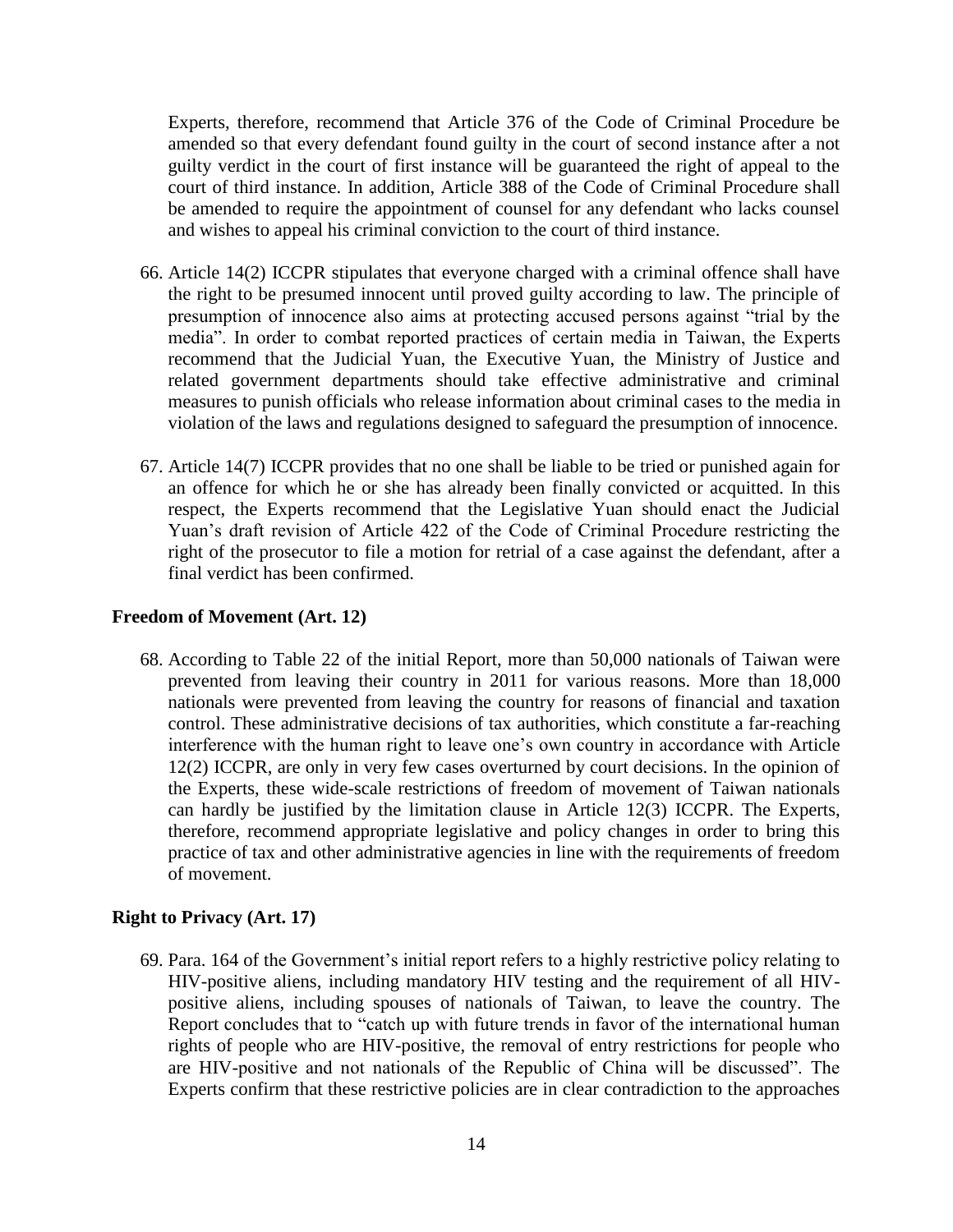endorsed by WHO and UNAIDS and constitute violations of various human rights, in particular the rights to privacy, freedom of movement, equality and non-discrimination provided for in Articles 2, 12, 17 and 26 ICCPR. The Experts, therefore, recommend abolition of the mandatory HIV testing requirement and lifting of the respective restrictions on the entry, stay and residence of aliens living with HIV.

- 70. Article 17 ICCPR prohibits arbitrary interference with an individual's privacy. As the regulation of sexual behaviour resulting in penal actions would constitute an arbitrary interference with privacy, unless when absolutely necessary for the protection of those affected or where it is carried out through force, the Experts are of the opinion that criminalising adultery is not in conformity with Article 17 ICCPR. The Experts recommend that the Government should take steps to abolish this provision from the Criminal Code.
- 71. The statistics on communication monitoring are high enough to raise concerns about the potential for misuse by interfering with the right to privacy. 17,548 cases were received by the Telecommunication Surveillance Centre of the National Police Agency in 2012. While some requests for surveillance were rejected, the vast number was approved, probably for legitimate reasons. The Experts found no particular problem with the process as described by the Government. While the Experts did not receive any report of misuse, they note that in other countries such systems have often led to abuse, and they therefore recommend that a vigorous process of judicial oversight be maintained and wider access be provided for complaints of misuse.

### **Freedom of Expression (Art. 19 and 20)**

72. Article 19 ICCPR obliges States to ensure that everyone has a right to seek, receive and impart information and ideas of all kinds, including through any media of his/her choice. The Experts received several submissions alleging that the media was in imminent risk of being monopolised by a handful of media houses, thus creating a disproportionate concentration by influential media corporations. This endangers the right to receive information and ideas of all kinds. The Experts were informed by the Government that although there was as yet no specific anti-monopoly law governing the media, there are limits that ensure that persons do not hold more than a certain percentage of shares of newsprint, radio, or television enterprises. The Government did admit that existing laws are challenged as they still cannot effectively regulate mergers and acquisitions of news channels or newspapers by conglomerates. The Government also recognised that the public has expressed its concern about the possible threat to freedom of speech due to heavy "concentration" of media ownership. The Experts received specific examples of moves that could seriously undermine the freedom of media and therefore calls upon the Government to immediately take preventive steps to block any merger or acquisition of news channels or newspapers that will result in putting dissemination of public information under heavy concentration of a handful of entities. The Experts further recommend the enactment of a comprehensive law on ensuring that the diversity of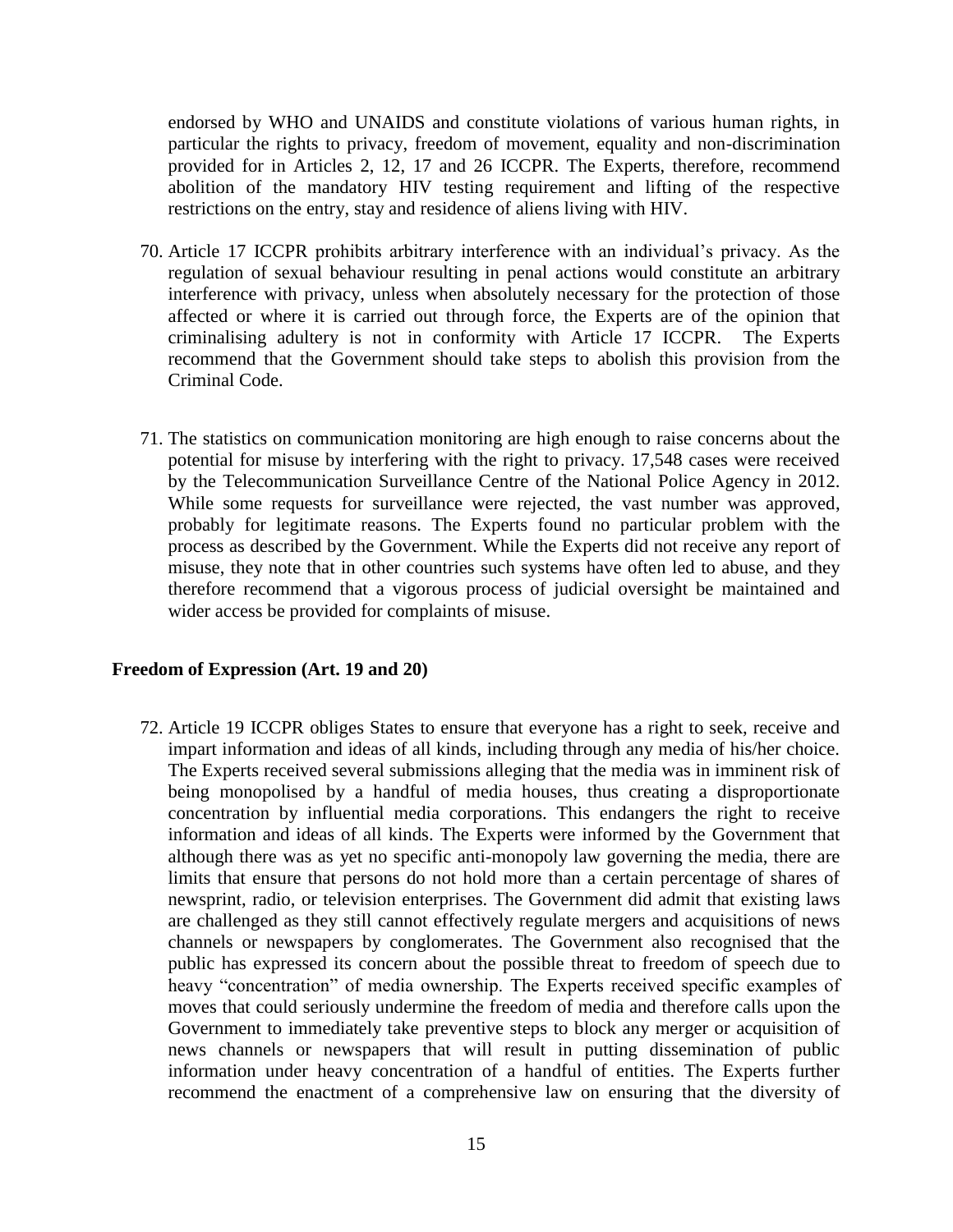media is encouraged to protect free speech and the right to seek, receive and impart information and ideas of all kinds.

- 73. Some provisions of the Criminal Code interfere with freedom of expression. The Experts are mindful that although many of these are seldom invoked, they should nonetheless be repealed. In particular, Article 246 violates Article 19 ICCPR by making defamation of religious buildings and ideological locations a penal offence. Similarly, Article 104 punishes the dissemination of rumours or the spreading of false sayings, which is vague and highly restrictive.
- 74. Article 20 ICCPR stipulates that any advocacy of national, racial or religious hatred that constitutes incitement to discriminations, hostility or violence shall be prohibited by law. The Experts therefore recommend that a law be enacted so that the crime of advocacy of national, racial or religious hatred is inserted into the Criminal Code.

# **Freedom of Assembly (Art. 21)**

75. The Government acknowledged that Article 29 of the Assembly and Parade Act is in violation of Article 21 ICCPR. The Government has expressed its commitment to change the approval system to a registration system, to limit the power of the police to mandate dispersal and to follow the principle of proportionality, to delete criminal punishment in the Act, to relax the registration deadline and to reduce the upper limit while deleting the lower limit for administrative fines. These amendments, however, failed to be ratified at the December 2011 session of the Legislative Yuan. It was also disclosed by the Government that despite the present legal situation, the Government has vastly relaxed the rules regarding the holding of demonstrations, rallies etc and a pro human rights policy is being observed in this regard. Nevertheless, the Experts firmly believe that suppressive legislation ought to be removed, even though the practice may have changed. The Experts, therefore, recommend that the Legislative Yuan without further delay adopt the required amendments to the Assembly and Parade Act so that it is brought into conformity with Article 21 ICCPR. At the same time the Experts encourage civil society to invoke the jurisdiction of the Judicial Yuan to challenge the legitimacy of the offensive provisions of the Act.

# **The Right to Marriage and Family Life (Arts. 23 and 24)**

- 76. The Experts note that under the law the minimum age of marriage for men is 18 and the age for women is 16. The Experts consider this age difference to be discriminatory in violation of various provisions of the ICCPR, CEDAW and the CRC, and therefore recommend that the law on the minimum age of marriage be amended to raise the minimum age of marriage of women to 18.
- 77. The Experts express their appreciation of the numerous initiatives such as reporting systems, domestic prevention offices, and hotlines to address violence against women in